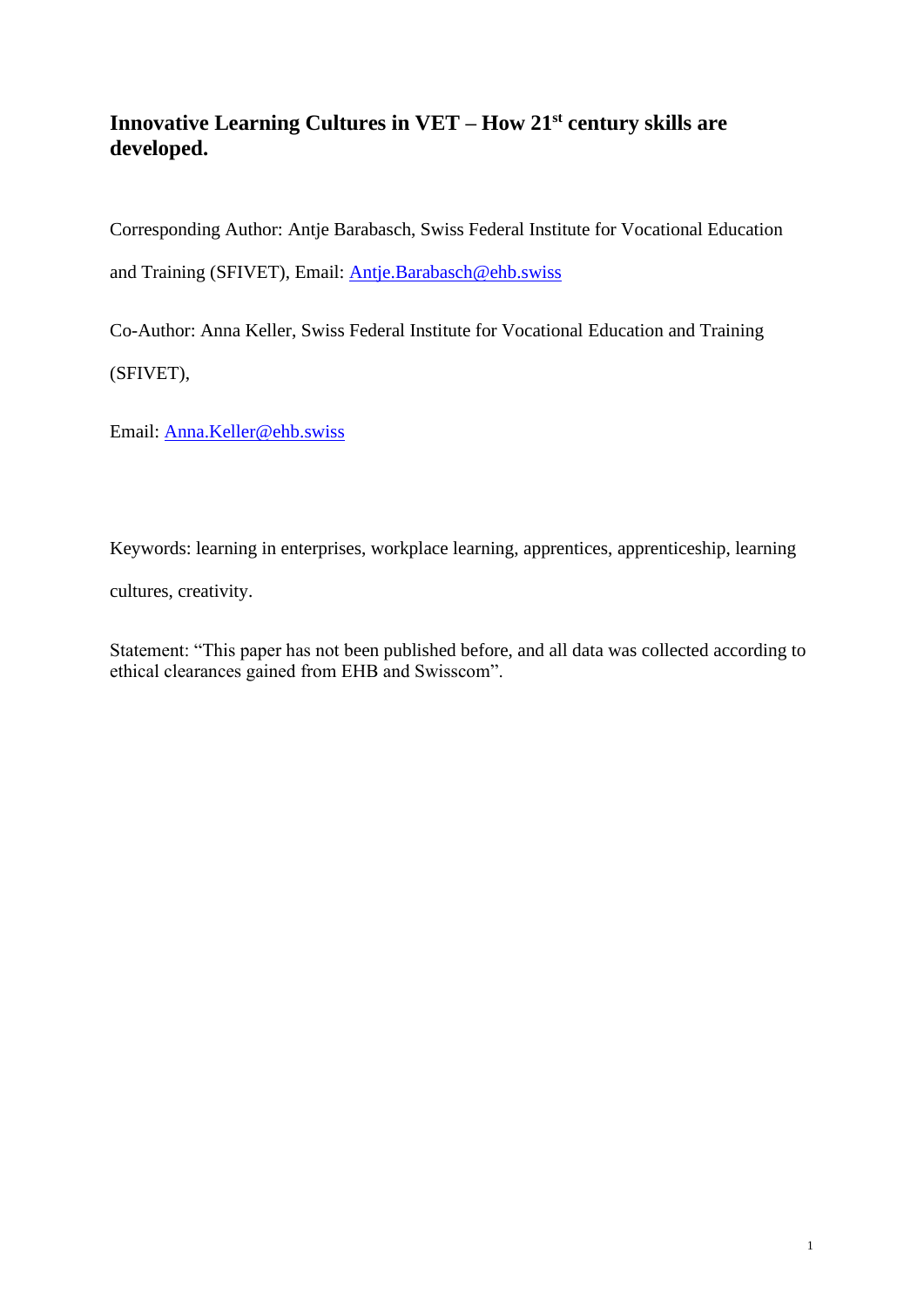# **Innovative Learning Cultures in VET – How 21st century skills are developed**

This study focuses on how apprentices in Swiss enterprises are socialized within a new learning culture and how they acquire  $21<sup>st</sup>$  century skills, such as collaboration, flexibility and communication. A key issue in the study is how learning processes are managed by the apprentices, their coaches, supervisors and vocational education and training (VET) managers. Based on a qualitative comprehensive case study within one large enterprise in the telecommunication sector insights have been gathered into the character of an innovative learning culture within VET, that is into attitudes, values, beliefs and practices within the company that support and encourage learning at the workplace. The guiding questions for the presentation are: Which structures and practices for the development of 21<sup>st</sup> century skills are innovative and how are they interpreted by different stakeholders within a sector specific learning culture? Two frameworks are relevant. For one the development of innovations in the training companies and on the other hand the development of innovations in pedagogy. New forms of training are initiated in companies, because they are innovative or have to become innovative. If companies are innovation-oriented, this can have an influence on the training in the company (e.g. ways of communication, workplace structures). The workplace training is than adjusted, so that it fits the development of the whole company.

#### **1. Introduction**

To understand innovation in VET two frameworks are relevant. On the one hand, innovations evolve in apprenticeship training due to the organizational innovation within an enterprise. On the other hand, pedagogical innovations at school are relevant to ensure a knowledge transfer between the different learning places. Both types of innovation may change the ways in which knowledge and competences are developed throughout an apprenticeship.

Innovations in enterprises are often a consequence of external competition. They can be structural innovations (forms of work organization), but also cultural innovations (communication among co-workers or across hierarchies). Mostly, innovations that concern apprenticeship training are a consequence of innovations that are generally taking place within enterprises (e.g. agile forms of working, such as scrumming, working in squads, see Author et al. 2019; Link 2014). In many cases, with changing work organization, as well as changing values and attitudes, workplace training of VET learners in the companies is adjusted to the new workplace and learning culture. This leads to innovative forms of training that fit contemporary forms of work and corresponding challenges.

The term learning culture refers to the embeddedness of learning in the interaction between context, concept and reality (Brown et al. 1989) and relies on the idea of learning being embedded within cultural settings and the utilization of cultural resources (Bruner 1996; Hodkinson & James 2003). It entails structural components, such as learning environments as well as practices and procedures shaping a learning culture. And, it includes the study of attitudes, values and beliefs among practitioners involved in training and of the apprentices themselves. Both are constantly influencing each other.

The ICT industry has seen a significant growth in Switzerland and belongs today to the 10 largest industries in the country. At the same time, the industry is experiencing a rising complexity in its sector, including a variety of new competence requirements for its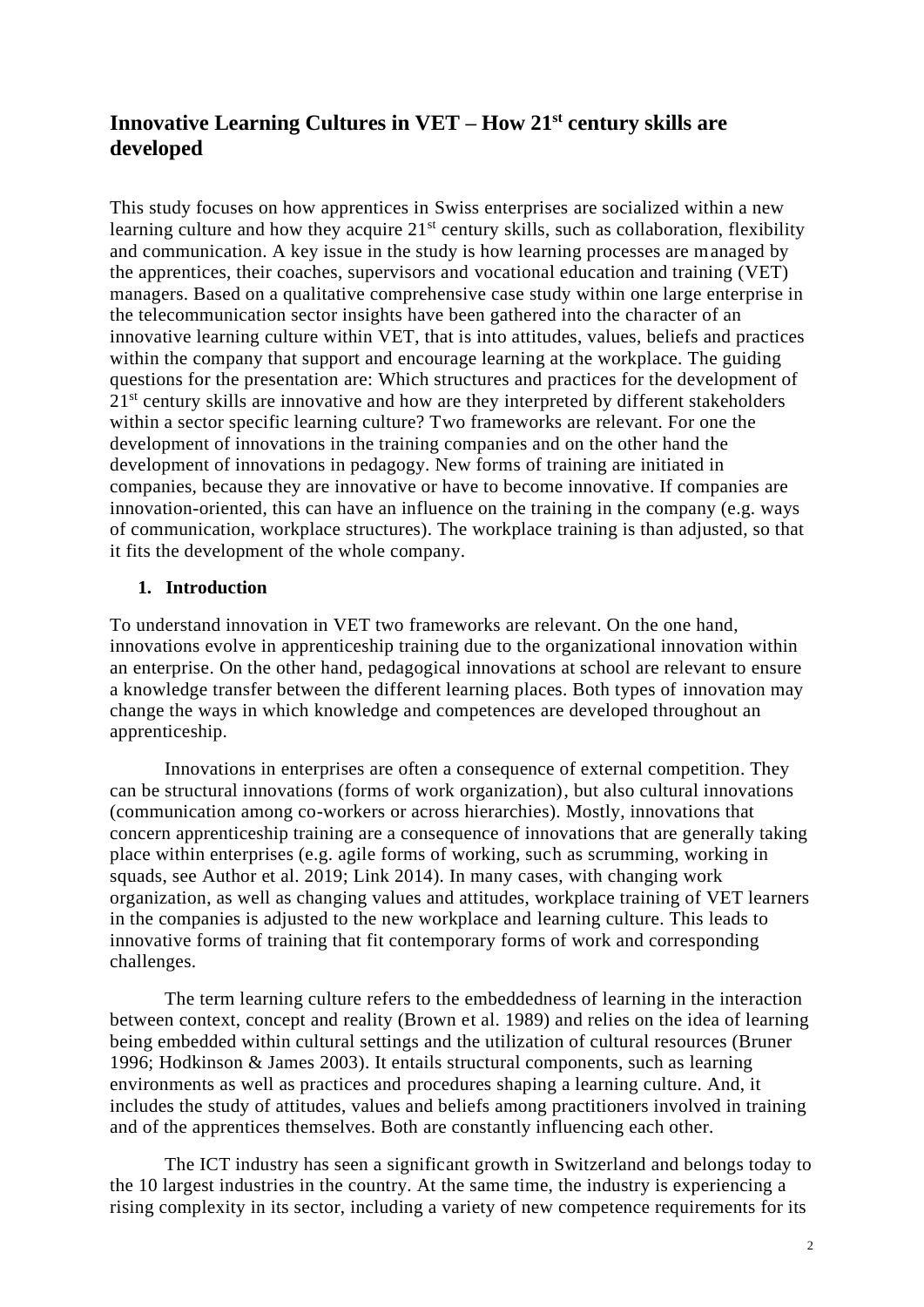staff. New job profiles have emerged, such as "mediamatician" [Mediamatiker], who works at the interface between marketing and computer science. Generally, apprenticeships in the telecommunication sector are seen as very challenging. In these areas, a high intellectual capacity is needed in order to acquire a Federal VET Diploma in media or information technology. The increasing connection of humans and machines, changing customer expectations and increasing significance of data security requires from enterprises to always be up to date and also to drive innovation forward. The enhanced tempo leads to a high innovation pressure. This is why good communication skills and flexibility, new ideas and openness to co-workers and changing teams are highly required. Themes, such as artificial intelligence, industry 4.0 or Smart City call for imaginativeness and technical knowhow. Innovation is what counts to stay relevant in the business, to grow in certain domains and to digitalize internal working processes (Author et al. 2020, in press). This dynamic of change in enterprises requires from employees, that they continuously acquire new competences. People increasingly work at flexible times and places. New working methods provide more variety in the working live. Temporary and project-related work is advertised, in some cases on virtual job platforms.

The overall question is, how future workers can be prepared for the accomplishment of transversal competences throughout their apprenticeship in Switzerland, which innovations does the industry implement to improve workplace training and how are these changes experienced by the apprentices. The paper presents results from a case study undertaken within a large telecommunication enterprise in Switzerland that stands as an example for having developed a new learning culture that addresses the development of  $21<sup>st</sup>$  century skills in innovative ways.

#### **2. Literature review**

Since the arrival of the discussion around the need for the development of 21st century skills (e.g. critical thinking, creativity, collaboration, communication; flexibility see Chalkiadaki 2018), the importance of transversal skills has been increasingly recognized. In Switzerland, where the majority of young adults are prepared for jobs by graduating from an apprenticeship in about 230 professions, transversal skills have become either explicitly or implicitly part of VET framework curricula. None of the 21st century skills exist independently, they are rather working with one another. Therefore, they all play an important role in the development of action competence (Lai, Yarbro, DiCerbo & deGeest 2018; Rauner, Heinemann & Maurer 2013). In VET, 21st century skills [are](https://de.pons.com/übersetzung/englisch-deutsch/are) [classified](https://de.pons.com/übersetzung/englisch-deutsch/classified) [as](https://de.pons.com/übersetzung/englisch-deutsch/as) interdisciplinary [competences,](https://de.pons.com/übersetzung/englisch-deutsch/competences) [which](https://de.pons.com/übersetzung/englisch-deutsch/which) must be [taught](https://de.pons.com/übersetzung/englisch-deutsch/taught) transversally, i.e. at all places of learning (Scharnhorst &Kaiser 2018).

Despite the high recognition of these skills not least due to the demands by the economy, 21st century skills are also viewed critically. It is often argued that they are not new skills, but can be traced back to the writings of Socrates, Plato and Aristotle (Paul et al. 1997). Beyond that, Rose (2009), for example, criticises that the educational philosophy of 21st century skills is purely economic, with the primary goal of training particularly efficient workers. Education, however, has the task of promoting different human abilities equally. According to Rose (2009) important aspects of a good education like "aesthetics, intellectual play, imagination" etc. are missing. Another point of criticism is that 21st century skills are partly contextual or content-dependent. For example, creative and critical thinking in mathematics does not automatically lead to the same in English (Lamb et al. 2017), thus transferability is relative also for these competences.

Nevertheless, the emphasis on 21st century skills draws a turn in VET, because enterprises are starting to change their internal learning culture to better prepare young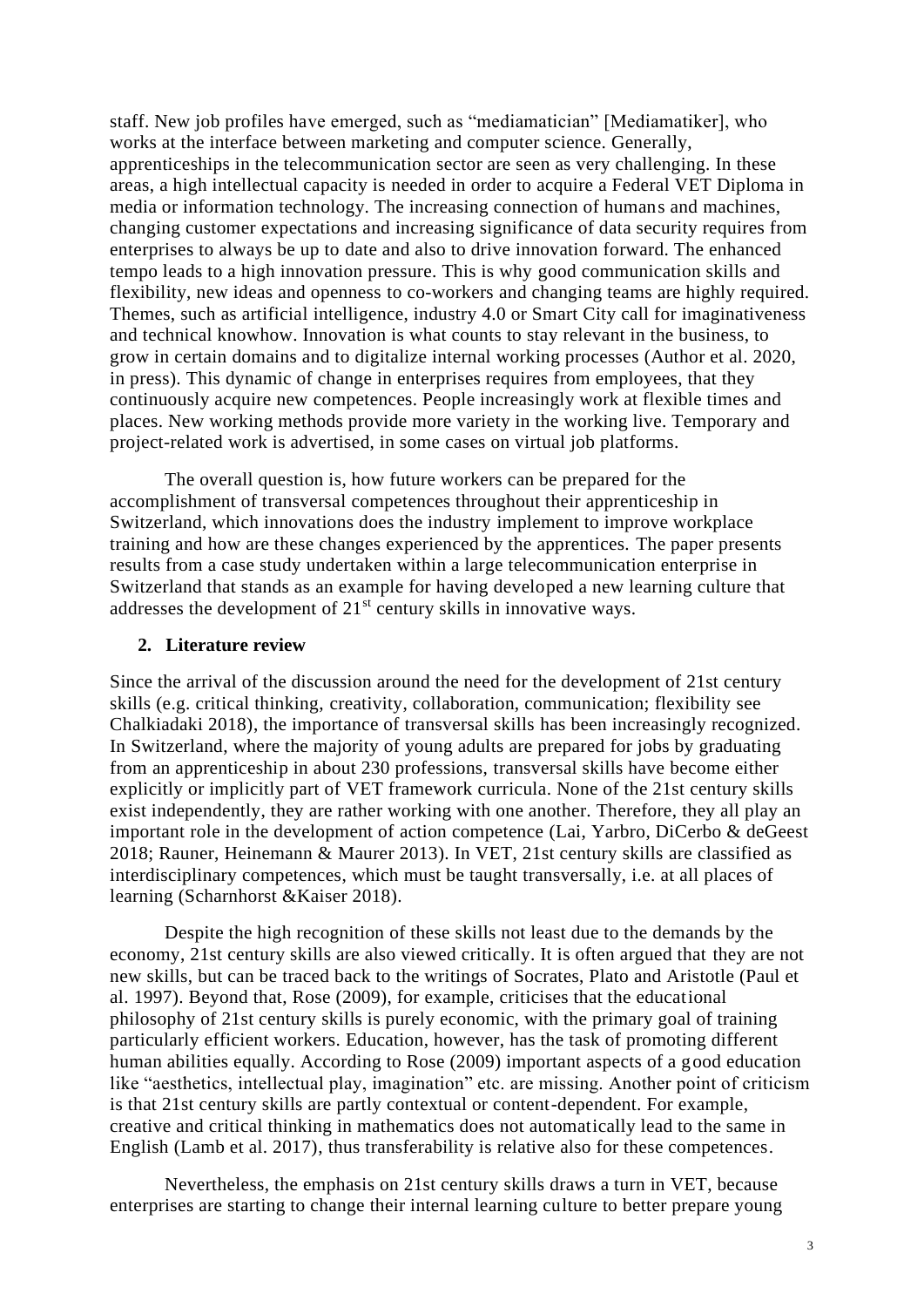people for these skills. The learning culture within an organization with its specific structural conditions that have been created and the attitudes, beliefs and values of all stakeholders involved (Author et al. 2019a, 2019b) is decisive for competence acquisition.

A key issue for enterprises is how they can manage learning processes. For organizational management, the conversion of individual knowledge, as much as values and beliefs, needs to be turned into explicit forms, so that it is available to all members of the organization and not susceptible to loss when individuals leave. One of the consequences of this philosophy is that organizational design needs to shift from hierarchical structures to new organizational forms such as networks and team working (Ashton & Sung 2002; Billett 2001; Birdi et al. 2008; Eraut 2004) already for the apprentices, so that knowledge is more easily acquired and maintained. Levitt and March (1996) argue that organizational management requires the conversion of individual knowledge into explicit (common) forms. This leads to prescriptions to do with codifying and proceduralizing knowledge so that it is available to all members of the organization and not susceptible to loss when individuals leave. One of the consequences of this philosophy is that organizational design needs to shift from hierarchical structures to new organizational forms, such as networks and team working. The personal (tacit) knowledge acquired within the enterprise also makes it attractive to keep apprentices after their training.

One of the new paradigms for modern forms of work refers to group learning and sharing of knowledge (Perkins 1992), instead of focusing on the individual learner and what she or he can achieve by their own means (Kolikant 2010). Therefore, a new learning culture needs to nurture team work even more than it was done so far. The ways in which this is playing out throughout an apprenticeship depends on the outcome of a regular negotiation between individual needs and organizational requirements. Next to intuition and creativity, flexibility and openness towards new things will be decisive qualities desired among workers at the labour market, because this is what the human being differentiates from machines (in Deloitte 2017; also see Arnold et al. 2016).

The borders between work and home are more and more flexible as workplaces become increasingly digitalized. New models of working hours and workplace management are emerging. The employee has more flexibility in determining ones organization of work. And, similarly, also times for learning are flexibilized, which is especially relevant for the telecommunication industry (Keuper et al. 2013). A key feature in flexibilized work and learning cultures is 'agility'. The term was originally conceptualised for the business of programming software, but it was soon been adopted in other sectors and functional areas (Graf et al. 2017). It became known through the concept of 'agile manifest' introduced by Beck et al (2001) and consists of multiple organisational concepts, which are continuously extended and modified (Hooper et al. 2001).

Open communication systems are promoting fast transfer of ideas, which stimulates the innovation process itself. While the normative and strategic levels are oriented towards the design of regulatory frameworks; the operative level represents the execution of new or hybrid approaches (Bleicher 2011, Erpenbeck & Sauer 2001), which entail new forms of learning and accompanying learning. Finally, all levels need to be considered when working on a new learning culture in VET (Aarkrog 2005, Hammerman & Stettes 2016). They are also constitutive factors for shaping apprenticeships within the Swiss telecommunication industry.

Research shows, that transversal competences, such as collaboration, flexibility and communication are highly relevant within modern learning cultures. They need to be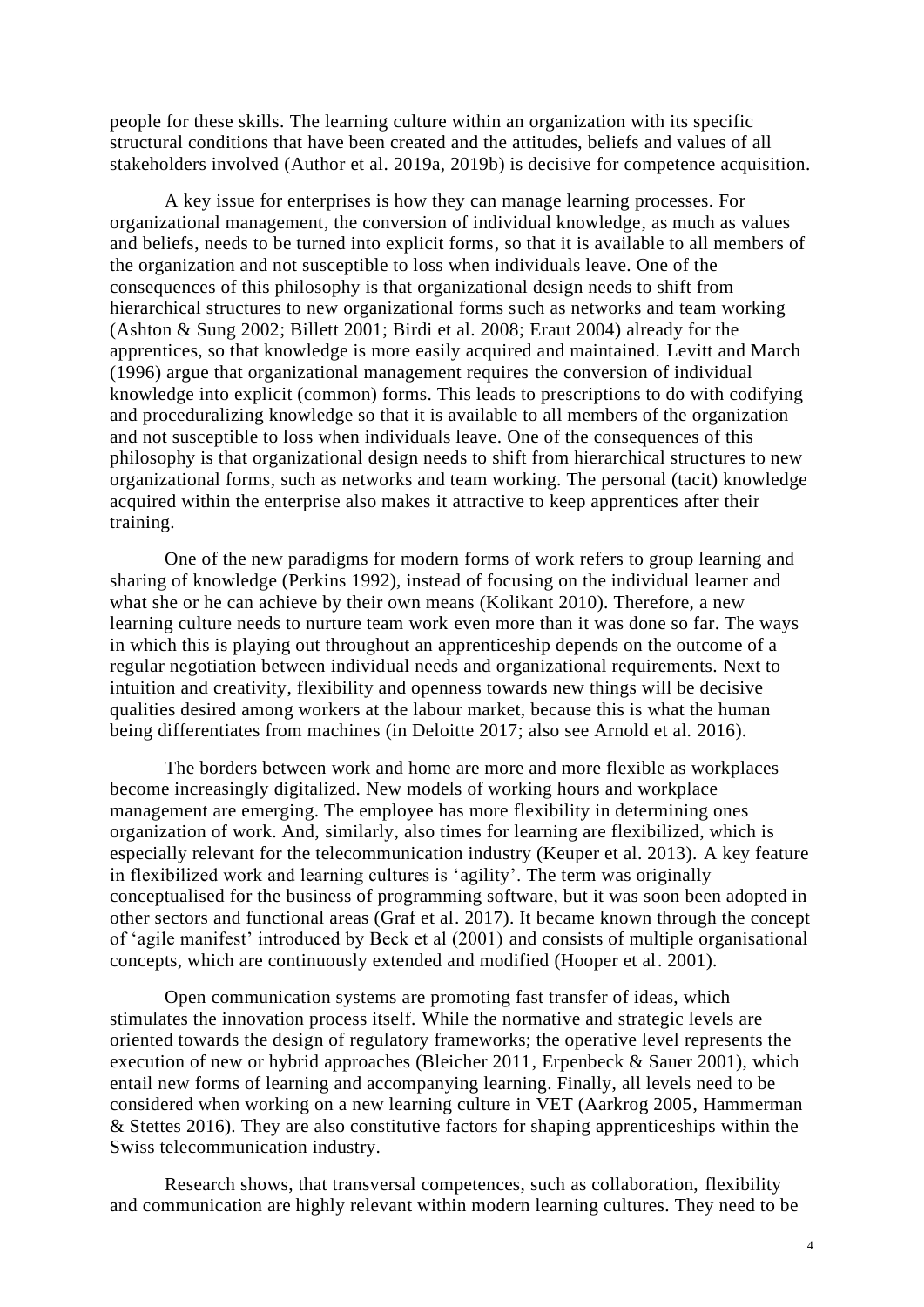built throughout apprenticeships. While collaboration is mainly referring to team work, the need to change teams more often as well as workplaces and work tasks requires a higher amount of flexibility than it has in the past. The navigation process itself is best managed with good communication skills, not just in terms of mastering languages of different professional domains, a diversity of colleagues, but also (especially in Switzerland) the three mainly spoken national languages (German, French and Italian). How this is implemented within an exemplary telecommunication enterprise in the country offers insights that not only help to understand what constitutes an innovative learning culture, but also develop a good practice example for inspiring other employers.

#### **3. Research method**

To characterise the learning culture of the innovation-oriented enterprise a case study design was applied. Case studies allow to take a holistic perspective at an object and are particularly suitable, if the connection between a phenomenon and context is not evident (Yin 2014), or when particular contextual conditions are relevant for understanding a case (Yin & Davis 2007). Case studies are not representative in a statistic way. Rather the aim is to understand a complex social phenomenon, to get an in-depth description of the case and to understand 'how it works'. In case studies, data from different sources and different perspectives are included. In addition, analysing several cases, e.g. how companies modernize VET training due to new competence requirements provides further information (pursuit of replication through multiple case studies) (Yin 2014).

In our case study, the subjective level of knowledge of the participants was of interest throughout the data interpretation. To understand the learning culture, it was essential for us to understand motivators and anchors for orientation among those involved in VET. We wanted to know how the learning culture is lived instead of what might be officially communicated about it. Relevant for our understanding was the implicit knowledge, which serves as a point of reference for any action.

Throughout the study a wealth of insights into the ways in competences are acquired within an innovative learning culture have been collected. The goal of the inquiry was to gather information about attitudes, beliefs and values of individuals involved in the pursuance of apprenticeships in order to understand the parameters and constituencies of the current learning culture. Another goal was to determine which structural conditions are considered as innovative and how they have an impact on the new learning culture. We were particularly interested in structures intended to support the development of collaboration and communication skills as well as flexibility.

The following two research questions are addressed in this paper:

Which structures and practices for the development of  $21<sup>st</sup>$  century skills are innovative? How are they interpreted by different stakeholders within a sector specific learning culture? Data were collected from March to July 2018. To study the case, a multiple method approach has been taken. In total, we conducted semi-structured interviews with 20 learners in VET programs as IT specialist, ICT specialist, interactive media designer, commercial apprentice, retailing specialist and customer dialogue specialist. Interviewed were also five coaches, who accompany and somewhat guide learners through their apprenticeship and three regular workers that work together with the apprentices within specific projects. Additionally, we interviewed four members of management responsible for VET. The three interviewers used a common interview guideline, which differed somewhat for the different professional groups. In conducting the interviews, they aimed at provoking narrations on experiences of the interviewees in the framework of VET at the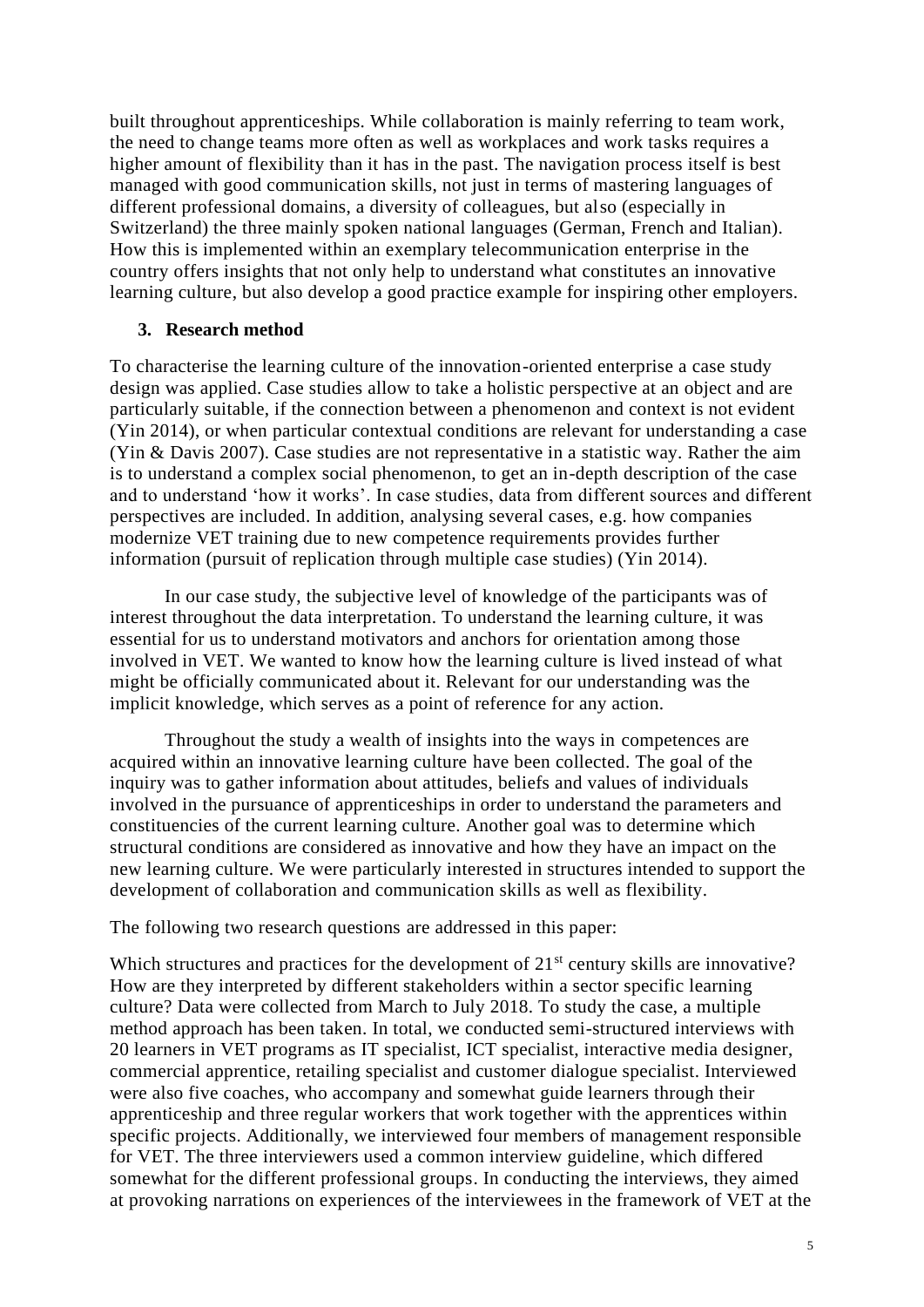enterprise, related to everyday tasks, successes, difficulties and important or special events that they remembered. The interviews lasted between 30 and 45 minutes (learners), respectively between 45 and 90 minutes (coaches, regular workers and management). The interviews have been audiotaped and transcribed. In addition, the three researchers conducted observations at different branches in the French, Italian and German speaking parts of Switzerland and compiled protocols about the research teams' observations. Especially locations and projects considered as being particularly innovative were visited. The data analysis of the transcripts, field notes and company documents was guided by content analysis (see Kuckartz 2016). This entails to structure the material in two dimensions: On the one side are cases, mainly individuals who were interviewed or groups of interviewees, on the other side, categories representing different research topics.

In the first step of data interpretation the documentary method according to Bohnsack (2013) has been applied. After a first inspection and review of the collected material, a part of it was coded with a primary set of codes (see table 1, central codes of the data analysis). These codes have not been chosen based on pre-existing categories or theories, but because of the emerging major themes from the collected material (inductive development of categories). The coding system then was updated in a constant process based on subsequently emerging themes. In this way, a comprehensive and detailed system of categories was derived and applied in a second round of coding the total material. Additional proposals for codes were negotiated within the research team, especially concerning sub-codes. Emerging themes and subthemes have been identified on the level of "immanent sense making". It refers to consequently remaining on the relevance system of an individual as well as the group of apprentices. Of interest were individual orientations and the realities that apprentices described based on their experiences. The interpretation is therefore based on the framework of the actors. We looked for text sections in the transcripts that present a picture or are metaphorical. Based on these findings the team started a process of reflective interpretation.

Reliability and validity have been established by coding the data in the team, the collective analysis of the data, starting with the development of a coding scheme, the coding itself as well as the interpretation and analysis of emerging themes. Informed consent has been collected of all participants and they have been informed about anonymity and confidentiality regarding the data. A data management plan has also been developed.

The telecommunication enterprise Swisscom has over 17.000 employees, of which approximately 900 are apprentices, who are called 'learners'. In the year 2018, 483 learners worked in information and technology occupations (ICT occupations). The enterprise has restructured the VET training at the workplace beginning in 2003. According to Ghisla & Zgraggen (2004) the reorganization of VET was initiated because of major societal and economic changes, as well as changed expectations towards VET. The main goal of the restructuration was that the existing approach to VET would become more dynamic. The basic element of the new training structure in VET is that the learners complete their apprenticeship in the form of changing individual projects, of which most last between four and six month. The learners search projects at the firm-intern «marketplace», an online-depository that all employees in the company can access and advertise projects for learners. Applications are competitive and it is challenging to enter particularly interesting projects. In case learners cannot acquire a place in a project, they may work on tasks independently as preparation for a new project. Learners can choose new challenges, take initiative, work creatively, and get to know a large number of employees and different tasks and working environments. They become familiar with new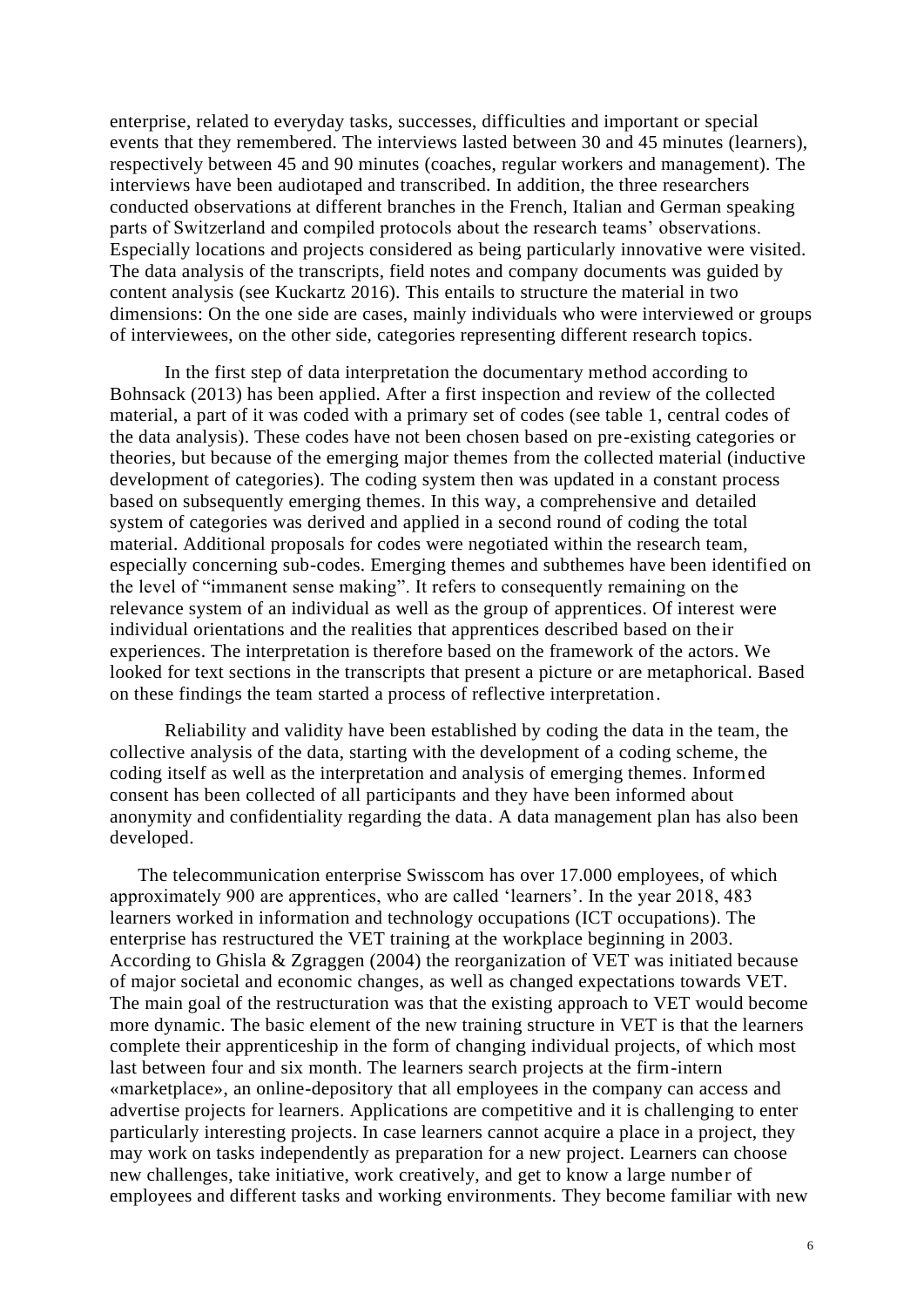forms of work organization, such as flexible working hours, telework and the work in different language regions of Switzerland. In addition, learners can work in environments that support innovative work, for example co-working spaces, or they can use «Kickbox», a tool for gathering ideas of employees, of which the best are realized.

### **4. Findings and discussion**

In this section the ways, in which the three transversal competences collaboration, flexibility and communication are addressed by different stakeholders, is outlined. It focuses selectively on some aspects that indicate how the experience of the apprenticeship is shaped by new structural conditions as much as different attitudes, values and beliefs.

## 4.1 Collaboration

*«There is always team work, such as the event*‐*team, the sponsoring*‐ *team, which are extremely open and different. You need to have a bit of a young spirit vice versa a team that works more technical where you are more quiet at your PC.» (Apprentice)*

The large majority of work is done in teams. Since the entire apprenticeship is based on project work and mostly apprentices change between projects every 6 months, they have a wide exposure to different teams. There are teams, which consists mostly of apprentices, while they might be the only one in another team.

*«Today, we work in very agile teams. There are no predetermined bosses, but instead one is chosen, for example, when we use the scrumming method. We work in different units, called 'squats' and need to solve a problem together. « (Coach)*

*«Everyone is part of a bigger picture. We are working together on one common goal and there a boss is not needed anymore, because the boss would also be part of this picture.» (Apprentice)*

Agile working methods are employed, roles within teams are changing and apprentices get to know different forms and modes of work. They also learn how to take over different roles, how to cope with hierarchies as much as how to work on strict deadlines set by teams. In this way ones role is constantly renegotiated and the skills to adapt to changes and new requirements in order to successfully collaborate also requires flexibility and good communication skills.

## 4.2 Flexibility

*«The technological change in our area is enormous. This also means that the knowledge quickly gets old. What we need, are people with strong social skills. Because today nobody works alone. Today, you work in teams with people from different nations, really different people, and you have to find a way how you can work with them.» (Coach)* 

Agility is central to the new learning culture in apprenticeships at the enterprise. Working in different projects, environments and with different people requires a great amount of flexibility. Since all projects are real and take place where the work is needed, this may also require working in different language regions of Switzerland, which encourages apprentices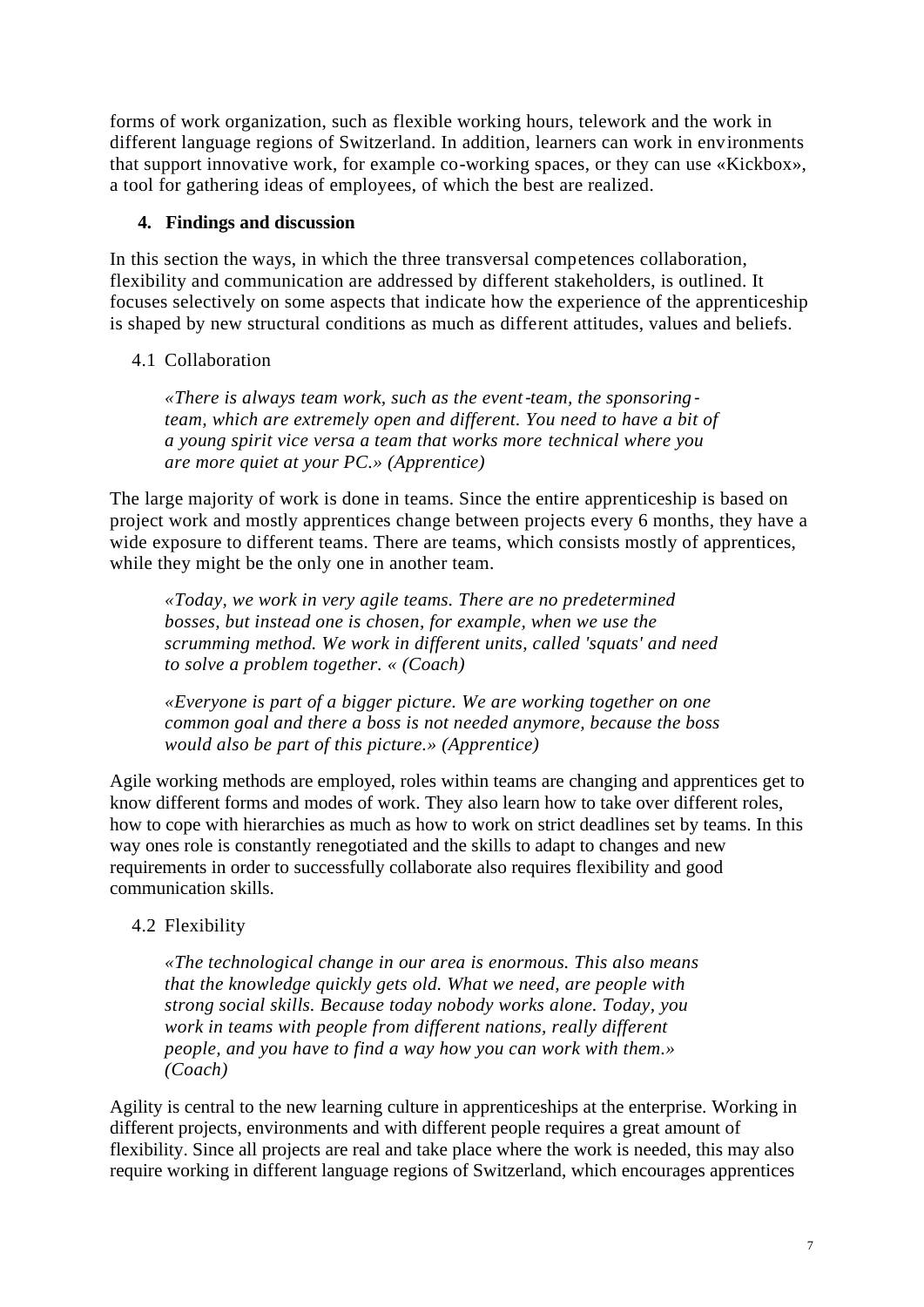to learn German, French, or Italian. A few apprentices may work in projects within external firms, even outside the country. A coach points out:

*«I am convinced that every person, it does not matter where he stays, can be further promoted and challenged. This pays off. I had apprentices, who worked in a project in London or at a company in Rotterdam to program things. These are possibilities that evolve among the top performers, if you show them what is possible they are motivated.»* 

The readiness for this flexibility is already a topic in the interview for the apprenticeship. Flexibility in general is supported by giving each apprentice a free pass for the public train service. Within the legal limits defined for the age group, apprentices may also dispose more freely over their time and decide when to work.

Co-working spaces and hubs offer employees as much as apprentices the possibility to work in a more informal atmosphere and connect to co-workers or other workers. This may also help in developing new ideas and being creative. The «NEX-Loft» is a new Swisscom invention. It is a working space, which at pre-defined days is exclusively available to learners. Here, they can meet and have an exchange about their current projects as well as create new ideas together. To what extent apprentices can make use of these spaces, depends on their project and their profession, but also their selforganization. ICT apprentices are usually more flexible than apprentices in other professions, such as commercial clerks.

Working in different projects, environments and with different people requires a great amount of flexibility. Since all projects are real and take place where the work is needed, this may also require working in different language regions of Switzerland, which encourages apprentices to learn German, French, or Italian. A few apprentices may work in projects within external firms, even outside the country.

4.3 Communication

At Swisscom, there is a high level of consciousness about the need to communicate transparently and constructively in order to sustain trust and secure the preconditions for creative work. In regular meetings with their coaches, the learners receive feedback about their behaviour and performance. They are given the opportunity to talk about everything of concern to them and their training. Their exchanges with coaches have been described by many learners as trustful and constructive, especially with respect to making mistakes. In the following example (Author, 2018), a coach reports about an IT (information technology) learner who had been dissatisfied with a tool for events and who expressed his discontent quite strongly. In the conversation with his coach, he was asked what he would improve:

*«For about two weeks there was radio silence and then he brought two or three proposals as to how to improve the tool. Then we talked about it and we made such good progress that the learner said: 'OK, then. I can build this new tool.' »* (Coach)

The example shows how learners are supported early on in developing critical thinking skills, in acting autonomously, and in shaping products and processes creatively. In addition, the coaches have pointed to communication at eye level, the establishment of a trustful relationship, and the absence of fear in communicating about mistakes as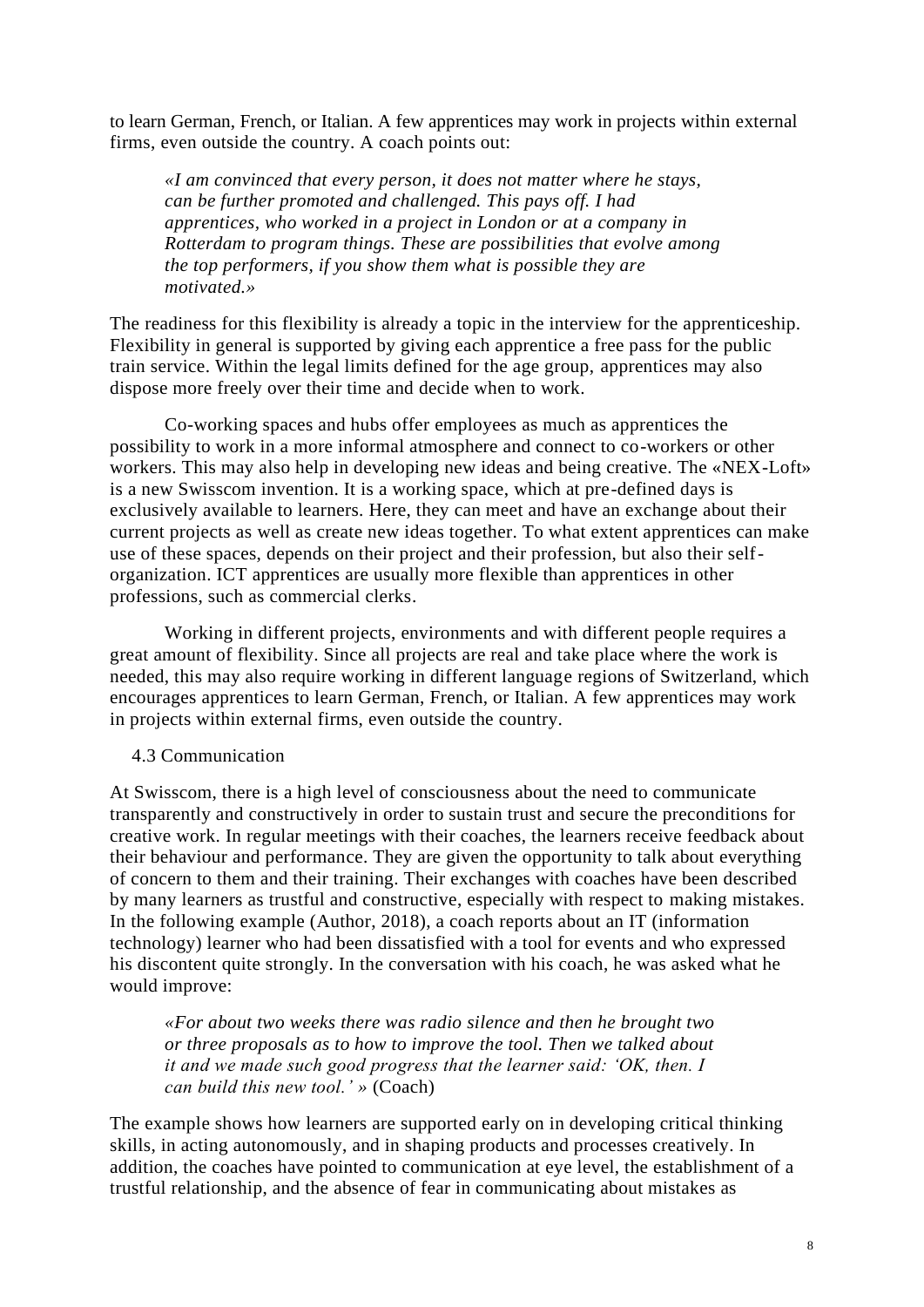determining factors for a positive learning culture (see also Schneider & Bresler 2016). According to the testimonies of coaches, this culture of constructively communicating about mistakes contributed to the learners' idea of developing a new tool and feeling confident about his skill to do so. He has first created an ambiguous image of himself by being hypocritical, but with the support of the coach redirected his attention to the problem and its solution. Instead of condemning his behaviour, the coach helped to turn strong concerns into a drive for creative action and supported the development of action competence that led to the development of a new tool. That the telecommunication enterprise actively supports a positive culture of coping with mistakes is underscored in the following quotation:

*«A mistake is ... . So, we have hung up a poster in the front of the room: 'Making mistakes is better than doing nothing.' Because, for example, instead of only learning something, if I can really do something, test something out. When I make a mistake, then it is about 90 per cent likely that I will never make it again. With this ... you can argue, well, Swisscom says: 'You should rather make a mistake instead of not even trying to make something'.»* (Learner)

At the example of three  $21<sup>st</sup>$  century or transversal skills it can be seen how these skills are related to each other and are acquired together in a newly structured working and learning environment. Apprentices are growing into modern workplace structures, but can also shape them. The most important foundation for this dynamic or fluid development is that coaches and management are convinced that trusting apprentices to take over lots of responsibility as well as learning best from mistakes and by integrating them in the real work process (although apprentices are mainly 15-19 years old) is key to sustainable learning. This very much follows the general ideas of developing action competence. However, the structures, in which apprentices learn and the trust given to them, boost their personal development.

### **5. Conclusions**

The demand for transversal skills might contribute to changing approaches to apprenticeship training. Although, largely driven by industry needs, they are widely relevant and strongly interconnect. When workplace training in companies, such as the studied telecommunication enterprise, implement a new learning culture, the development of these skills follows conclusively. This entails new flexibilized forms of work in changing teams, at different work places and within a large variety of contexts. Swiss apprentices, in addition, might also change the language and cultural context within their own country. It further requires new forms of accompanying them in their learning process, such as coaching and mentoring. Most importantly is that a high level of trust is given to apprentices, in terms of taking over responsibility but also in terms of learning from mistakes. This is largely accomplished by a communication at eye level. Working mostly in projects and agile forms of work supports autonomous work and the development of initiative-taking behaviour and self-reflection. Overall, the study supports that transfer competences and skills are gaining in importance (Moraal 2009) and that companies need to seek ways in which they can be developed. Since the practices of large enterprises cannot easily be transferred, research needs to support small and medium sized enterprises in finding suitable ways to support  $21<sup>st</sup>$  century skills development at their premises.

#### **References**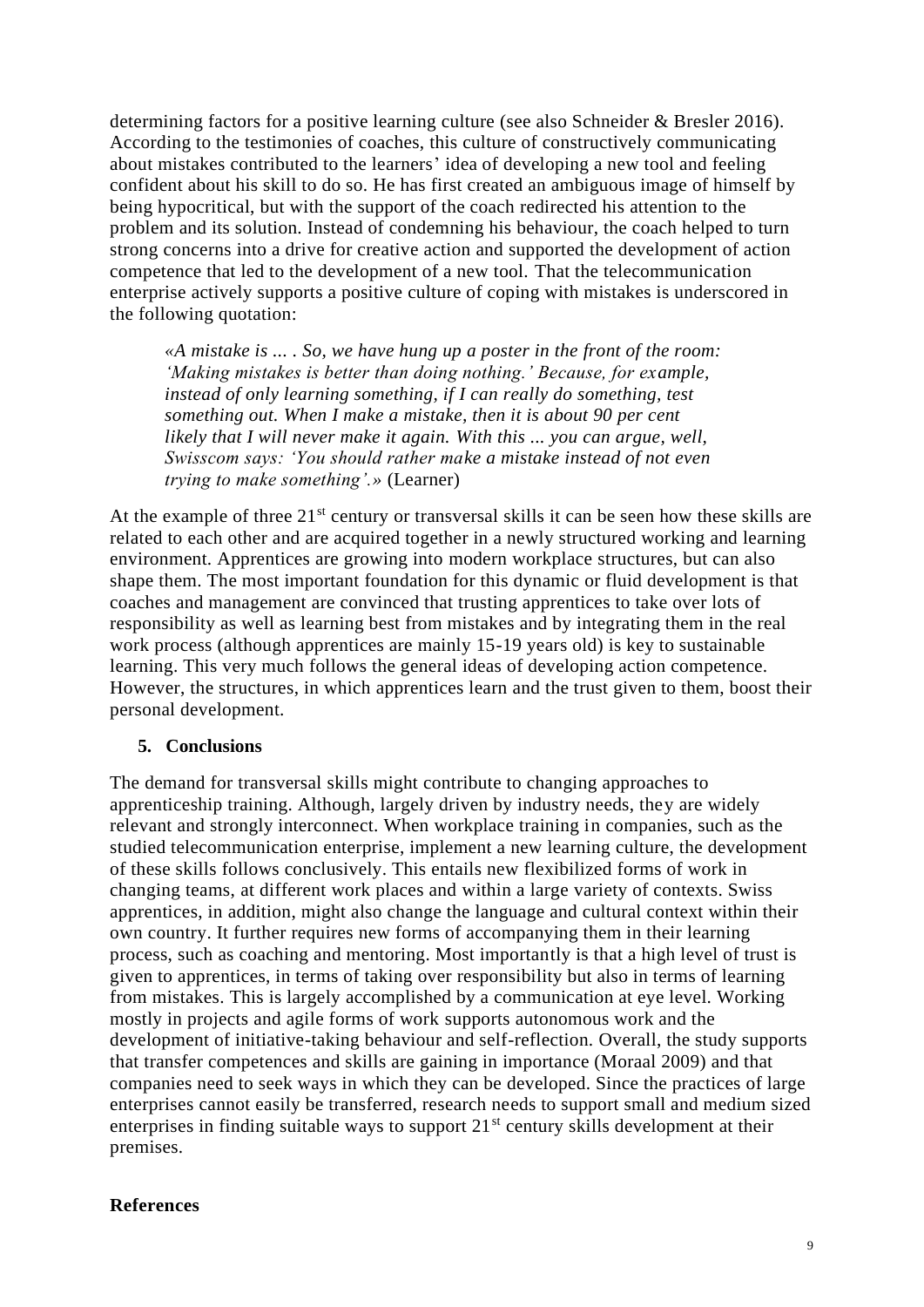Aarkrog, V. (2005). Learning in the workplace and the significance of school‐based education: a study of learning in a Danish vocational education and training programme. *International Journal of Lifelong Education, 24*(2), 137-147.

Arnold, D., Arntz, M., Gregory, T., Steffens, S., & Zierahn, U. (2016). Herausforderungen der Digitalisierung für die Zukunft der Arbeits-welt. *ZEW-policy brief, 8*. Retrieved from: <http://ftp.zew.de/pub/zew-docs/policybrief/pb08-16.pdf>

Ashton, D., & Sung, J. (2002). *Supporting workplace learning for high performance working*. Geneva: ILO.

Barabasch, A. (2018). *Dimensionen von Lernkulturen: Fallstudien zu beruflichem Lernen in innovativen Unternehmen.* Retrived from: [https://www.ehb.swiss/project/dimensionen](https://www.ehb.swiss/project/dimensionen-lernkulturen)[lernkulturen.](https://www.ehb.swiss/project/dimensionen-lernkulturen) Accessed December 14, 2018.

Barabasch, A., Keller, A. & Caldart, D. (2020, forthcoming). "How I have grown over these years seems to be extreme to me." Socialization of the next generation in an innovative learning culture. In P. Gonon, P. Eigenmann & M. Weil (Eds.), *Opening and extending VET.*

Barabasch, A., Keller, A., & Caldart, D. (2019a). "What can I do well already today?" Competence development in innovative learning cultures. *JOVACET, 2*(2), 1-23.

Barabasch, A., Keller, A., & Caldart, D. (2019b). Effects of an innovative learning culture on the competences of learners. Workplace learning in Switzerland in the context of apprenticeships. In W. Nuninger (Ed.), *Handbook of research on operational quality assurance in higher education for life-long learning* (pp. 166-187). Hershey, PA: IGI Global.

Beck, K., Beedle, M., Bennekum, A., Cockburn, A., Cunningham, W., Fowler, M., Grenning, J., Highsmith, J., Hunt, A., Jeffries, R., Kern, J., Marick, B., Martin, R., Mellor, S., Schwaber, K., Sutherland, J., & Thomas, D. (2001). *Manifesto for Agile Software Development.* Retrieved from http://www.agilemanifesto.org/. Assessed May 21, 2019.

Billett, S. (2001). *Learning in the workplace: strategies for effective practice*. Sydney: Allen & Unwin.

Birdi, K., Clegg, C., Patterson, M., Robinson A., Stride, C., Wall, T., & Wood, S. (2008). The impact of human resource and operational management practices on company productivity. A longitudinal study. *Personnel Psychology, 61*(3), 467-501.

Bleicher, K. (2011). *Das Konzept integriertes Management: Visionen-Missionen-Programme*. Frankfurt am Main: Campus Verlag.

Bohnsack, R. (2013). Typenbildung, Generalisierung und komparative Analyse: Grundprinzipien der dokumentarischen Methode. In R. Bohnsack, I. Nentwig-Gesemann & A. M. Nohl (Eds.), *Die dokumentarische Methode und ihre Forschungspraxis. Grundlagen qualitativer Sozialforschung* (pp. 241-270). Wiesbaden: Springer Fachmedien.

Brown, J. S., Collins, A., & Duguid, S. (1989). Situated cognition and the culture of learning. *Educational Researcher, 18*(1), 32-42.

Bruner, J. (1996). *The culture of education*. Cambridge, MA: Harvard University Press.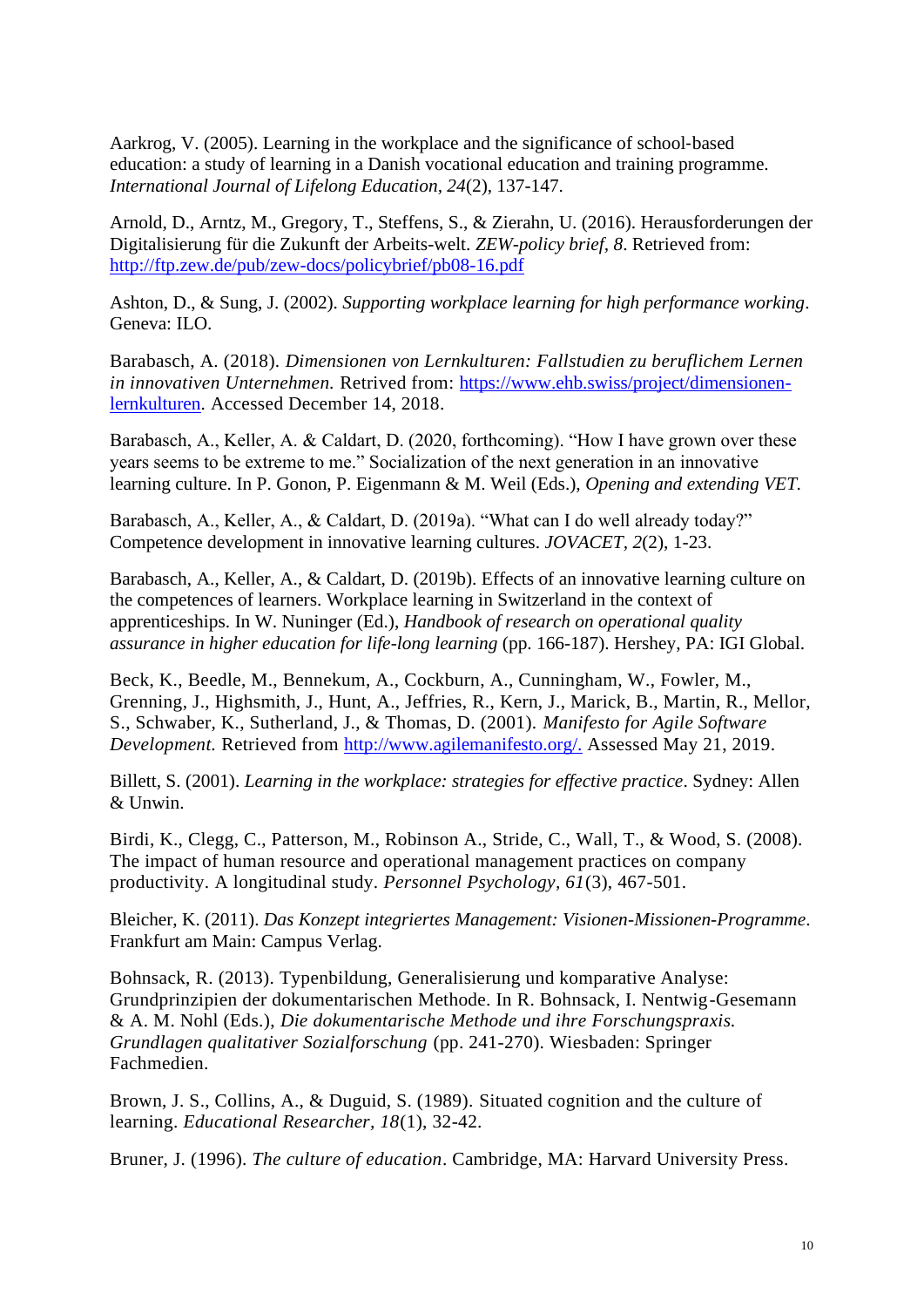Chalkiadaki, A.(2018). A systematic literature review of 21st century skills and competencies in primary education. *International Journal of Instruction, 11*(3), 1-16.

Deloitte (2017). *Welche Schlüsselkompetenzen braucht es im digitalen Zeitalter? Auswirkungen der Automatisierung auf die Mitarbeiter, die Unternehmen und das Bildungssystem.* Retrieved from:

[https://www2.deloitte.com/content/dam/Deloitte/ch/Documents/innovation/ch-de-innovation](https://www2.deloitte.com/content/dam/Deloitte/ch/Documents/innovation/ch-de-innovation-automation-competencies.pdf)[automation-competencies.pdf](https://www2.deloitte.com/content/dam/Deloitte/ch/Documents/innovation/ch-de-innovation-automation-competencies.pdf)

Eraut, M. (2004). Informal learning in the workplace. *Studies in Continuing Education, 26*(2), 247-273.

Erpenbeck, J., & Sauer, J. (2001). Das Forschungs-und Entwicklungsprogramm "Lernkultur Kompetenzentwicklung ". *QUEM-report, 67*, 9-65.

Ghisla, G., & Zgraggen, B. (2004). *Swisscom VOT-Story, Neupositionierung der Berufsbildung: Ein Modell innovativer betrieblicher Ausbildung. Schlussbericht der wissenschaftlichen Begleitung*. Lugano: Università della Svizzera italiana.

Graf, N., Gramss, D., & Edelkraut, F. (2017). *Agiles Lernen: Neue Rollen, Kompetenzen und Methoden im Unternehmenskontext.* Haufe-Lexware.

Hammermann, A., & Stettes, O. (2016). Qualifikationsbedarf und Qualifizierung: Anforderungen im Zeichen der Digitalisierung. *IW policy paper, 3*.

Hodkinson, P., & James, D. (2003). Transforming elarning cultures in further education. *Journal of Vocational Education and Training, 55*(4), 389-406.

Hooper, M. J., Steeple, D., & Winters, C. N. (2001). Costing customer value: an approach for the agile enterprise. *International Journal of Operations & Production Management, 21*(5/6), 630-644.

Keuper, F., Hamidian, K., Verwaayen, E., Kalinowski, T., & Kraijo, C. (2013). *Digitalisierung und Innovation: Planung-Entstehung-Entwicklungsperspektiven.* Springer-Verlag.

Kolikant, Y. B. D. (2010). Digital natives, better learners? Students' beliefs about how the Internet influenced their ability to learn. *Computers in Human Behavior, 26*(6), 1384- 1391.

Krapf, J., & Seufert, S. (2017): Lernkulturentwicklung als Ansatz zur Steigerung der Agilität von Teams – Reflexion einer gestaltungsorientierten Forschung. *bwp@ Ausgabe Nr. 33.*

Kuckartz, U. (2016). *Qualitative Inhaltsanalyse - Methoden, Praxis, Computerunterstützung.* Weinheim: Beltz Juventa.

Lai, E. R., Yarbro, J., DiCerbo, K. E., & deGeest, E. (2018). Skills for today: what we know about teaching and assessing creativity. Retrieved from: [http://www.p21.org/storage/documents/Skills\\_For\\_Today\\_Series-](http://www.p21.org/storage/documents/Skills_For_Today_Series-Pearson/Creativity_White_Paper_FINAL.pdf)[Pearson/Creativity\\_White\\_Paper\\_FINAL.pdf](http://www.p21.org/storage/documents/Skills_For_Today_Series-Pearson/Creativity_White_Paper_FINAL.pdf)

Lamb, S., Maire, Q., & Doecke, E. (2017). *Key skills for the 21st century. An evidence-based review*. Sydney: NSW: Department of Education.